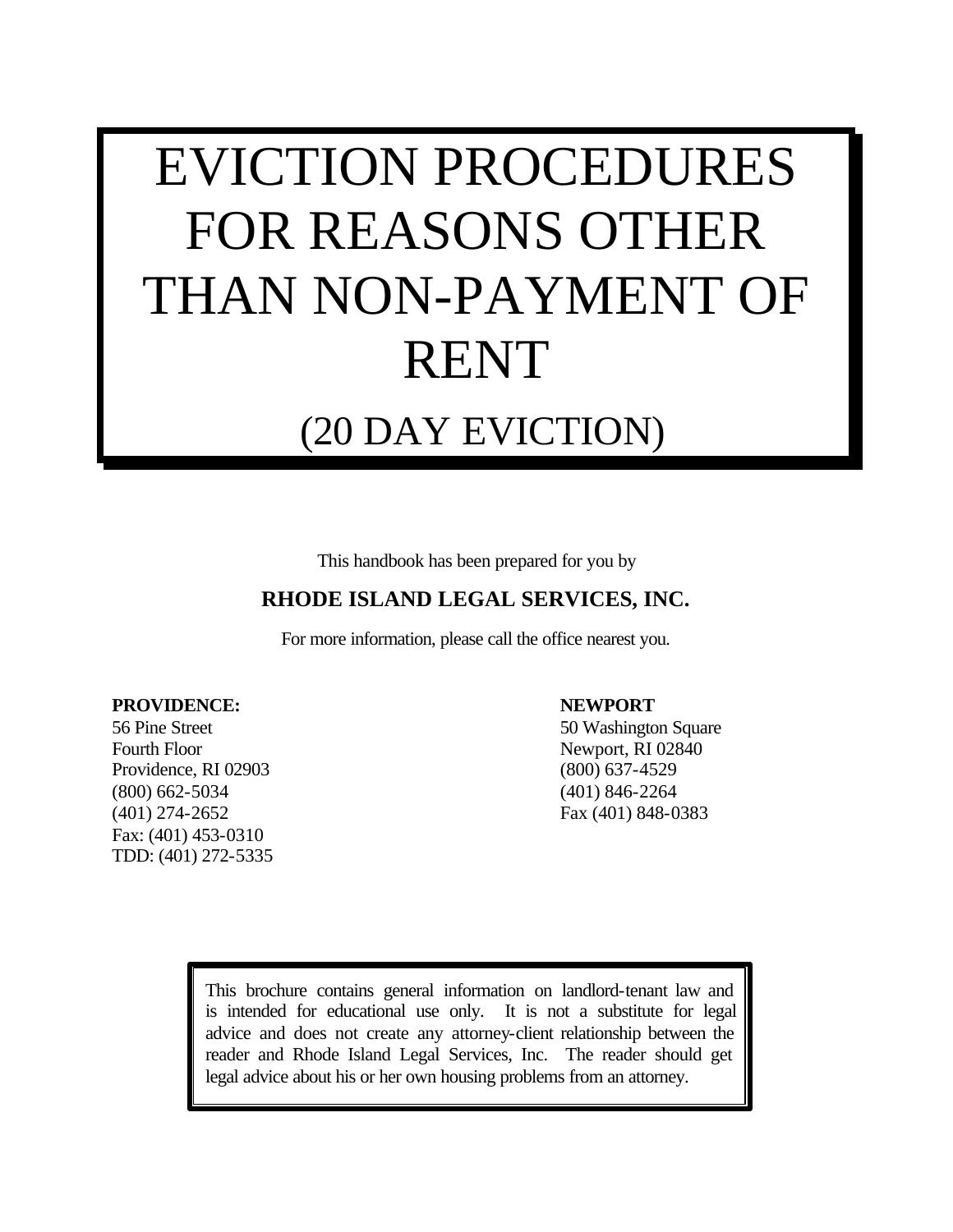### **EVICTION PROCEDURES FOR REASONS OTHER THAN NON-PAYMENT OF RENT (20 DAY EVICTIONS)**

©2002 by Rhode Island Legal Services, Inc.

This brochure contains general information on landlord-tenant law and is intended for educational use only. It is not a substitute for legal advice and does not create any attorney-client relationship between the reader and Rhode Island Legal Services, Inc. The reader should get legal advice about his or her own housing problems from an attorney.

#### **1. YOU HAVE THE RIGHT TO REMAIN IN YOUR APARTMENT UNTIL A JUDGE ORDERS THAT YOU MUST LEAVE**

When you rent an apartment, you have the right to stay there until your landlord gets a court order stating that you must leave. It is illegal for the landlord to try to force you out of the apartment by changing the locks, shutting off the gas or electricity or by taking other similar actions to force you to leave. This is called a "self-help eviction". If the landlord does this, you should immediately call the police. They should be willing to protect your right to remain in the apartment unless the landlord has a court order for your eviction.

#### **2. REASONS YOUR LANDLORD MAY USE TO ASK YOU TO MOVE**

Under Rhode Island law, if you do not have a lease, a landlord does not need to have any reason in order to ask you to move from your apartment. Even if you have never been late with your rent and are the best tenant in the state, your landlord can still ask you to move.

If you have a lease, your landlord must prove that you have violated one or more of the terms of the lease before you can be evicted.

#### **3. YOU MUST RECEIVE A WRITTEN NOTICE TO QUIT**

In all evictions, except for non-payment of rent, the landlord must first send you a written notice to quit, which asks that you move out of your apartment by a specified day. If you have a written lease, the notice should state why the landlord thinks that you have violated the lease. If you do not have a written lease, the notice does not have to give any reason for the eviction.

In order to be proper, the written termination notice must i) clearly say your time in the apartment will end, ii) advise you to move out on a specific day and iii) be sent far enough in advance. A sample notice that meets all legal requirements is attached to this brochure. These requirements are discussed in more detail below.

#### *a. Specific Date to Move*

The written notice must specify the date on which you must move out of your apartment. In order to be proper, the date listed must be the date that you normally would pay rent. That date is also the same day after the last day in your current rental period. For example, if you pay rent on the first day of the month, the notice must advise you to move on the first day of the month.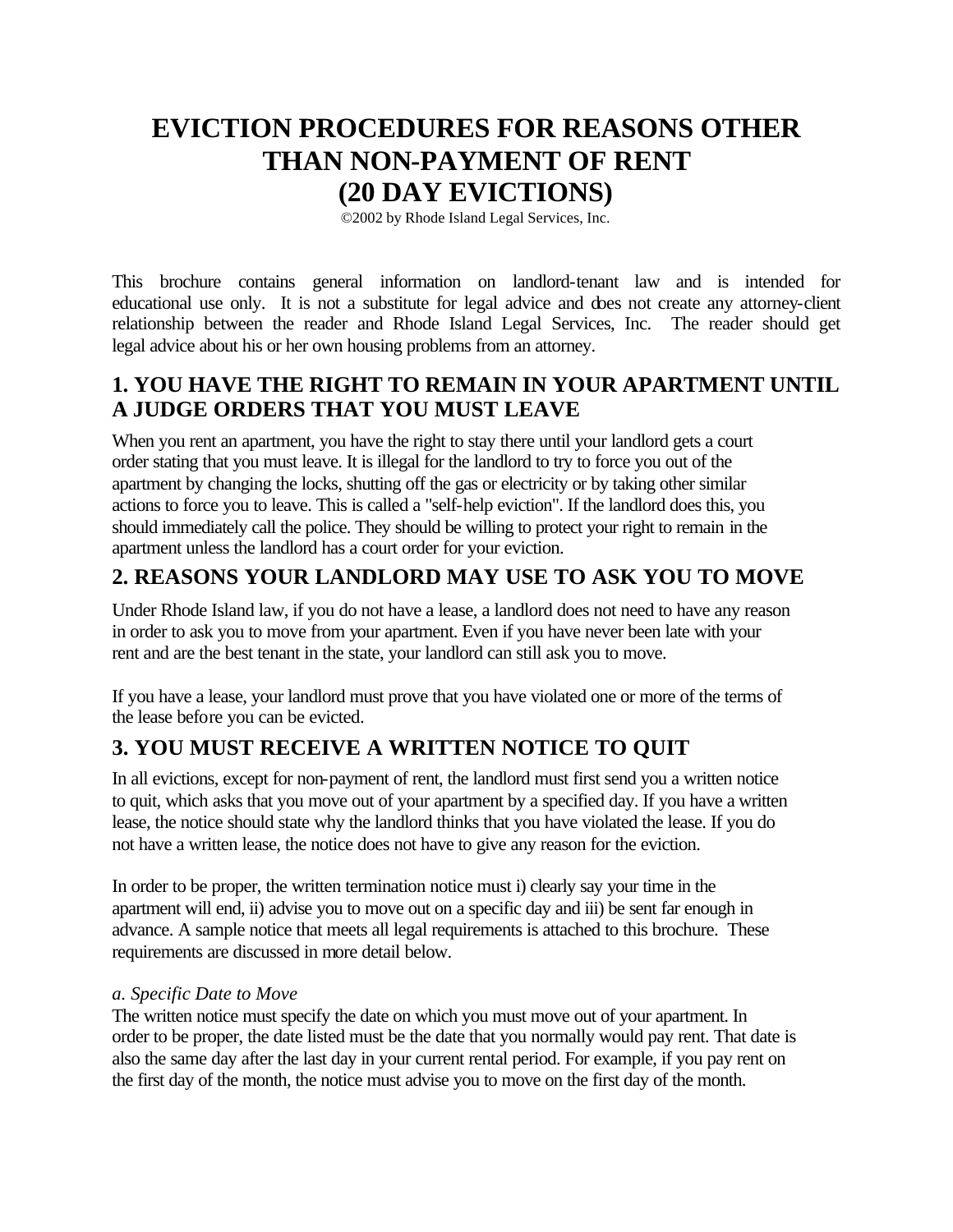#### *b. Length of Notice*

The notice must be sent to you as far in advance as required by law. If you pay rent monthly, you must be given a thirty-day notice of termination. If you pay rent weekly, you must be given a ten-day notice of termination.

#### **4. STARTING THE COURT CASE**

If you have not moved by the day specified in the notice, the landlord may begin court proceedings to evict you. The landlord may not force you to move or change the locks without first going to court.

You will be given a paper called a Summons and another called a Complaint by a sheriff or constable. You will have 20 days from the day you received these papers to give the court a paper called an Answer. A blank Answer will be delivered to you with the Summons and Complaint.

#### **IT IS VERY IMPORTANT FOR YOU TO GIVE AN ANSWER WITH THE COURT SO THAT YOU WILL BE INFORMED OF THE TRIAL DATE. IF YOU FAIL TO FILE AN ANSWER WITHIN 20 DAYS, YOU MAY AUTOMATICALLY LOSE THE CASE.**

The blank Answer that will be delivered to you contains a listing of the most common defenses. A brief description of some of these defenses is listed below in the section labeled "Reasons to Stop the Eviction". Put a check mark in the box next to any of the listed defenses that you feel apply in your case. If you feel you have any other defenses to the eviction, you should also list them in your answer in the space provided.

File the original of the Answer with the court and send a copy to the landlord's lawyer or your landlord if your landlord is representing herself or himself. Be sure to keep a copy for yourself. In order to obtain, as much time in your apartment as possible, you might want to wait and file your answer between the 15th and 19th day after you received the Summons and Complaint.

After you file your Answer, the landlord's lawyer will ask the court to schedule a trial on the eviction. As long as you have filed your answer, you will get notice of the trial date. Depending on how quickly the landlord acts, the trial can be held as quickly as one week after you file your answer.

#### **5. REASONS TO STOP THE EVICTION**

There are several reasons you might try to use to stop the eviction. The legal term for such reasons is "defenses". The following are examples of some defenses.

#### *a. Retaliatory Eviction*

The landlord is evicting you because you called the minimum housing or "code enforcement" office, organized a tenants' union, or took some other action to protect your rights as a tenant. This is called a "retaliatory eviction" and is illegal under state law.

#### *b. Discrimination*

the landlord is evicting you because of your race, sex, religion, sexual orientation, physical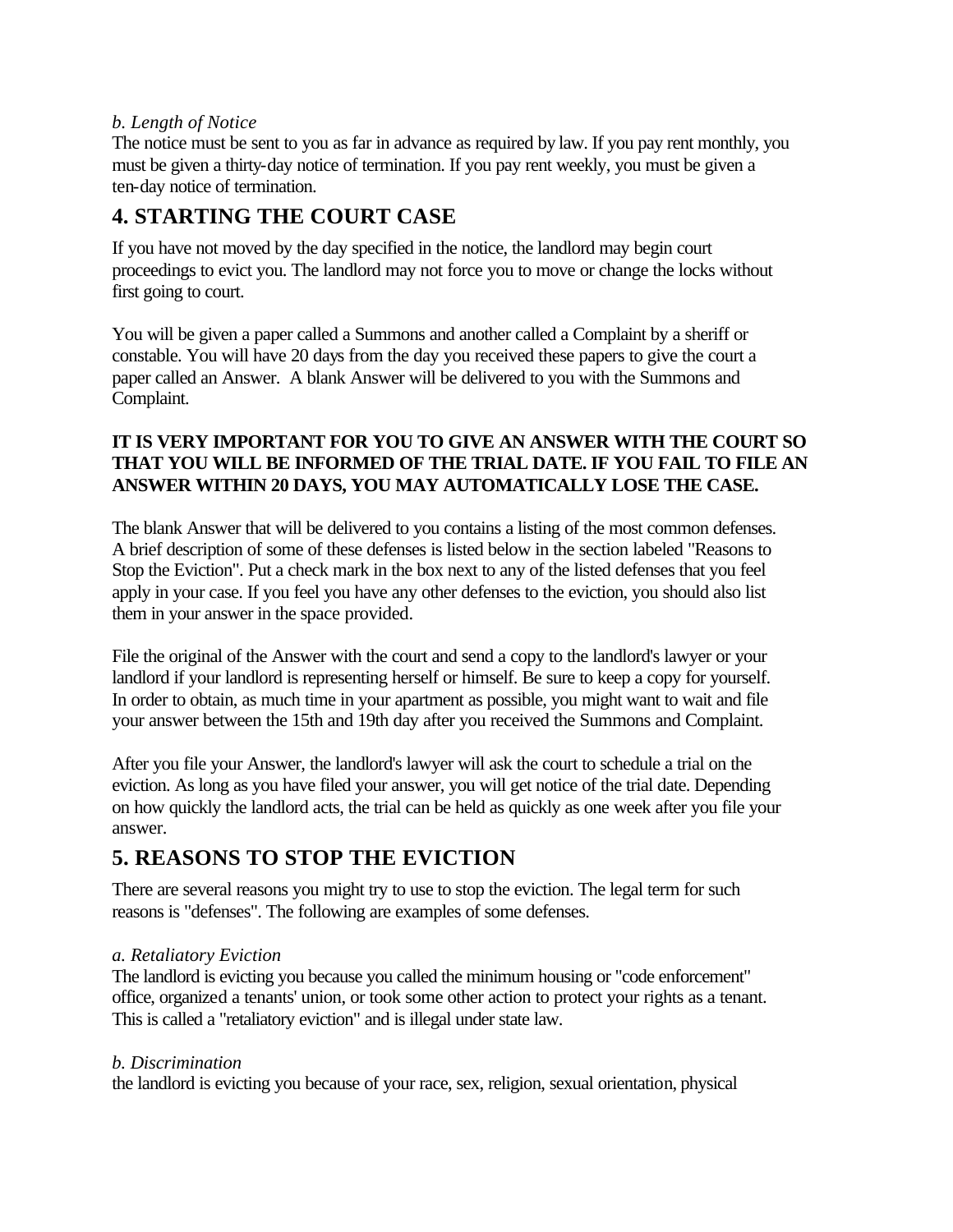handicap, or other discriminatory reason. It is also illegal to discriminate against people because they have children.

#### *c. Improper Procedure*

The landlord failed to follow the proper eviction procedure. For example, the written notice to quit was no good because it did not give you the proper amount of time or did not state the date on which you were required to move.

Generally speaking, if you feel that there is something about the eviction that is unfair or wrong, you should explain these reasons in your answer and tell them to the judge in court.

#### **6. WHAT HAPPENS AT COURT?**

Court starts at 9AM when the judge calls the list of cases to be heard that day. Listen carefully for your name. Stand and tell the judge you are there when your case is called.

After your case has been called, you can go out to the hallway and try to settle your case with the landlord's attorney (or with the landlord if he/she doesn't have an attorney). If you can agree to a settlement it must be put in writing and signed by you, your landlord (or landlord's attorney) and the judge. If you think you settled the case DO NOT LEAVE THE COURTHOUSE unless you have a copy of a signed settlement agreement, also called a **stipulation**.

Do not be pressured into making an agreement that you do not like or cannot keep. You can be evicted very quickly if you do not keep your agreement. You have the right to have your case heard by the judge. Do not sign a stipulation you do not understand. If you are unsure about the meaning of the stipulation, ask the judge to explain it to you. Also, if you feel you have a defense to stop the eviction, you may not want to agree to a stipulation because that ends the case without a trial. (See #5 above for some defenses.) A stipulation is useful if you do not want to fight the eviction because you just need some additional time to move out. This is called a Move-out stipulation. A sample move out stipulation is attached at the end of this brochure.

With a move-out stipulation you agree to move out of the apartment by a certain date. Once you agree to move, the date is **set in stone and can be changed only if the landlord agrees to change it.** If you do not move out by the agreed upon move out date, the landlord can get an execution and move you out without even having to go back to court. There are many reasons your landlord might agree to a move out stipulation. Sometimes the landlord will give you time to move out in exchange for your promise to move and not appeal the case. In exchange for your agreement to move, your landlord might also agree to forget about any rent you might owe and/or allow you to stay rent-free (called "use and occupancy payments") until the move-out date. This gives you time to save up money for your next place.

If you sign a stipulation that you later regret signing, you have only five days from the date the judge signs the stipulation to appeal the case to Superior Court. If anyone tells you that a stipulation cannot be appealed, tell them there is a Supreme Court case that allows you to appeal called Harris v.Turchetta R.I. 622 A. 2d 487, 490 (1993). Rhode Island Legal Services has another brochure with step-by-step instructions that walk you through the appeals procedure.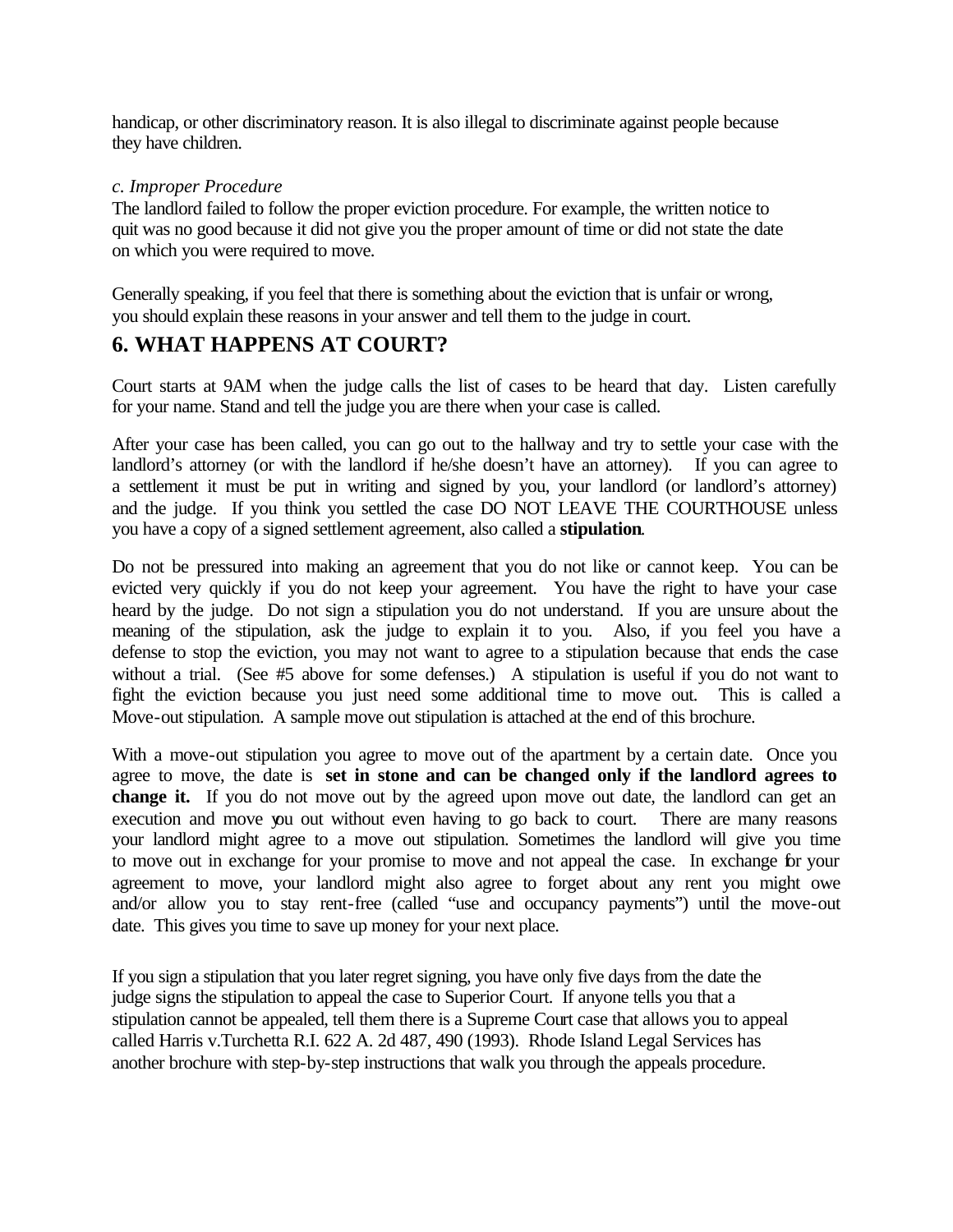#### **7. THE JUDGE'S DECISION**

If you do not reach agreement with the landlord, the judge will hear the case and decide whether the eviction should be allowed, and if so whether to give you extra time to move out. The judge will also decide how much rent is due, if any.

The landlord will go first and present his or her case. The landlord will have to prove to the judge that you received a proper notice to quit and that the proper procedures were followed. You can ask the landlord questions about the case, if you want.

Next it is your turn. If you have a defense, now is the time to tell it to the judge.

If you do not have a defense, but you need time to find a new apartment, you should explain this to the judge at this time. Be prepared to describe your efforts at finding a new apartment, and any specific reasons that you may have for needing more time, e.g., children in school, new child, etc. The legal language is to ask the judge for a "stay" of the eviction. The judge may require that you pay rent for the period of time in which you are allowed to remain in the apartment.

#### **8. PROCEDURES AFTER THE TRIAL**

If the judge allows the eviction, the landlord can have you evicted on the sixth day after the trial, unless the judge has given you a stay. If the judge has given you a stay, you cannot be evicted until the day after the stay period has run out.

If you are still in the apartment either six days after the trial, or after the stay has run out, your landlord can have the sheriff or constable force you to leave the apartment and place your property into storage. You may not receive any prior notice of this event.

If your property is placed into storage, you will have to pay the moving and storage costs to obtain the return of your property. These costs typically run between \$1,000 - \$2,000, and are paid to the landlord's attorney or the sheriff. You do not have to pay back rent in order to get your property back.

You should avoid having your property placed into storage because of the expense involved.

If you receive AFDC, GPA or SSI, the welfare department can pay for the cost of moving your property before it is placed into storage. You should contact your welfare worker to arrange for the move as soon as you know that you may need assistance.

#### **9. APPEAL PROCEDURES**

In the event that the Judge decides in your landlord's favor, you have the right to file an appeal of the case from District Court to Superior Court. You have only five (5) days after the hearing in District Court to file an appeal. During that five-day period, your landlord cannot take any steps to evict you. After the fifth day passes, if you are still in the apartment but have not filed an appeal, you run the risk of having the sheriff or constable come to the apartment and change the locks and place your belongings into storage.

If you wish to file an appeal, you can do so only if you have a defense to the eviction. It costs approximately \$135 to file an appeal (the clerk will give you the exact figure). If you cannot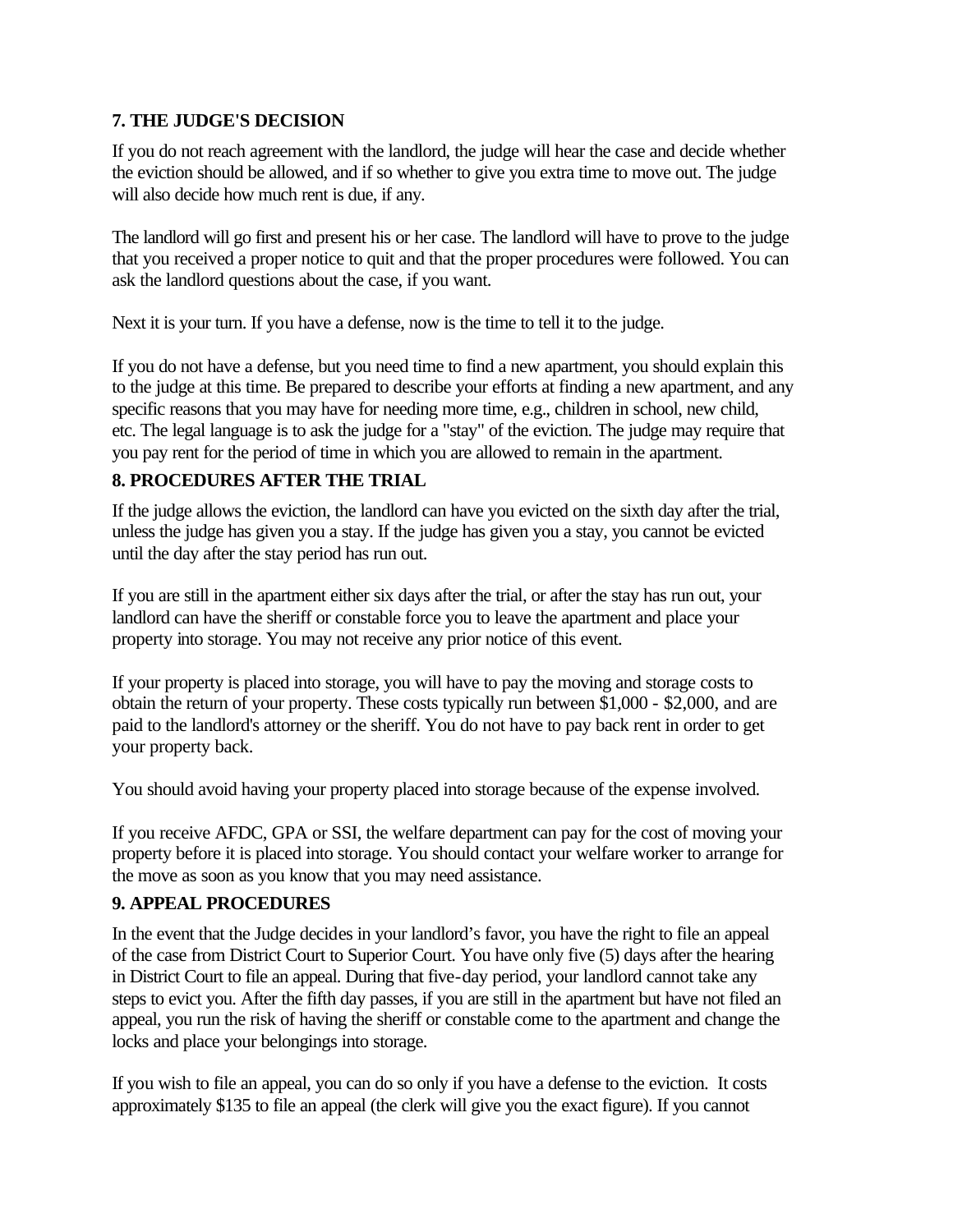afford the fee, you can ask the judge to "waive" it, meaning that the judge has decided that you don't have to pay the fee because you don't have the money and that you have a defense to present to the court.

If you file an appeal, you are required to pay your rent as it comes due each month as a condition of keeping your case alive until a trial is held in Superior Court. (You do not need to pay the back rent to preserve the appeal.) If for any reason you fail to pay the rent as it comes due on the date it is due, your landlord can have your appeal dismissed and you will be evicted from your apartment. You will receive notices in the mail from the Superior Court about the trial date in Superior Court. Rhode Island Legal Services has another brochure that has step-by-step instructions on how to file an appeal.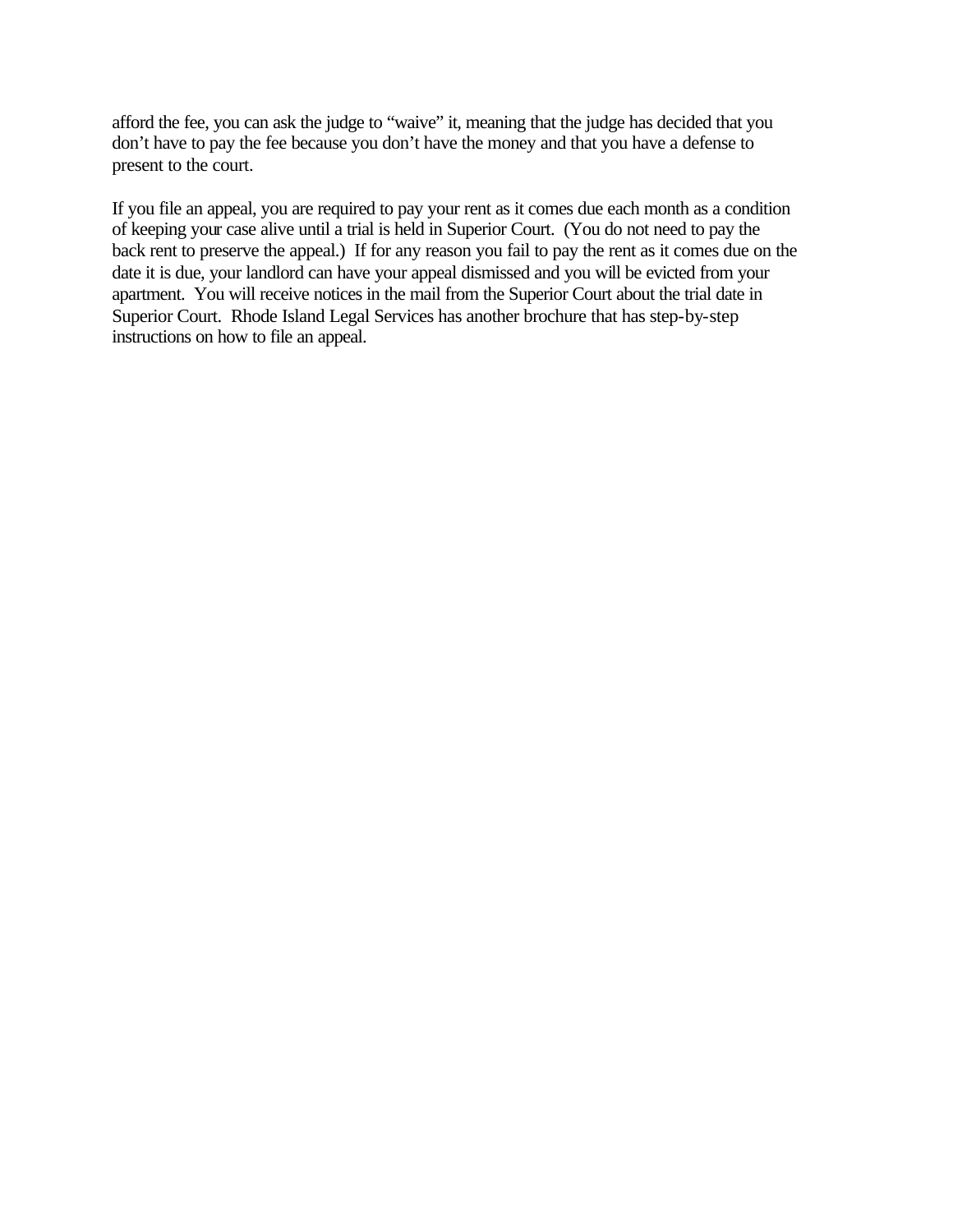#### **NOTICE OF TERMINATION OF TENANCY R.I.G.L. 34-18-37**

Date of Mailing: (insert date)

TO (tenant name and address)

You are hereby directed to vacate and remove your property and personal possessions from the premises located at \_\_\_\_\_\_\_\_\_\_\_\_\_\_\_\_\_\_\_\_\_\_\_\_\_\_\_\_\_\_\_\_\_\_ (address of premises) and deliver control of the premises to the landlord/owner on the first day after the end of your current rental period, namely \_\_\_\_\_\_\_\_\_\_\_\_\_\_(insert date)

This notice is given for the purpose of terminating your tenancy. You must continue to pay rent as it becomes due until the date indicated above. If you fail to pay that rent, a nonpayment eviction action may be instituted against you.

If you fail to vacate the premises by the date specified, an eviction may be instituted against you without further notice. If you believe you have a defense to this termination, you will be able to raise that defense at the court hearing.

(signature of landlord/owner or landlord's/owner's attorney) (print name and address of landlord/owner or landlord/owner's attorney)

I certify that I placed in regular U.S. mail, first class postage prepaid, a copy of this Notice, addressed to the tenant, on the  $\_\_\_\_$  day of  $\_\_\_\_\_\_\_\_$ . 20 $\_\_\_\_\_\_\_$ .

\_\_\_\_\_\_\_\_\_\_\_\_\_\_\_\_\_\_\_\_\_\_\_\_\_\_\_\_\_\_\_\_\_\_\_\_\_\_\_\_\_\_\_\_ (landlord/owner or landlord/owner attorney's signature)

\_\_\_\_\_\_\_\_\_\_\_\_\_\_\_\_\_\_\_\_\_\_\_\_\_\_\_\_\_\_\_\_\_\_\_\_\_\_\_\_\_\_\_